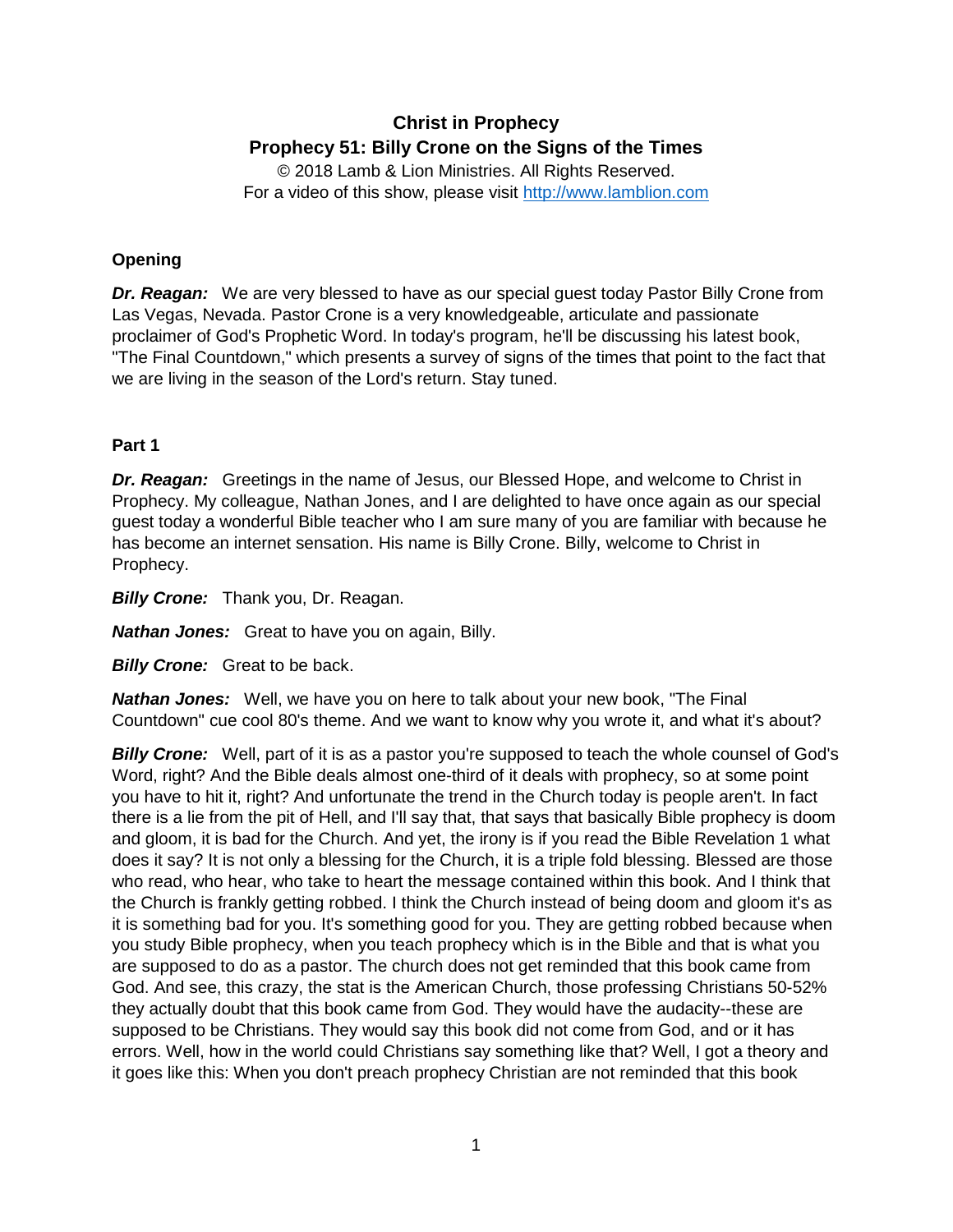came from God, because that is what prophecy does, right? Because Old Testament, New Testament prophecy screams that this came from God.

*Dr. Reagan:* Only book in the world that has fulfilled prophecies.

**Billy Crone:** Right. Which means only God logically a supreme being who is above and beyond time can predict the future in great detail, which God does Old Testament, New Testament. And when you don't teach it then no wonder Christians go, "Well, maybe it came from God, maybe it didn't. Maybe its--" No! So, when you teach prophecy it reminds the Christian, no. Again about a third of the Bible, so if you want to play statistics about every third page basically through prophecy God is going, this came from Me. This came from Me. And on, and on it goes. When you don't teach it Christians are not reminded, don't doubt all of this came from God number one. Number two hey, I tell pastors this all the time, "Hey, you've got a congregation that's worldly, that's lazy, that's apathetic they don't have a heart for evangelism. Um, preach prophecy." Because when you preach prophecy, which you're supposed to anyway because it is in the Bible.

# *Nathan Jones:* Yes.

**Billy Crone:** Then guess what? Christians we have a tendency to get lazy. We get worldly. When you preach prophecy it is a constant message, don't live for this world. What does John say? In fact don't just don't live with this world, don't live for this world, don't love this world nor the things of this world. Why? Because it will seduce you away. The love of the Father is not in you. And also when you preach prophecy, and certainly with the Rapture which is imminent it has way of driving home the point, listen I ain't got time to goof off. I don't have time to procrastinate. Including not only my walk with Jesus, because He is going to come back and He is going to find me doing something, what am I doing? Right?

*Dr. Reagan:* In that regard you know I often ask preachers, pastors, why they don't preach prophecy. And usually it is well it's all pie in the sky. You don't understand I've got to preach sermons that are relevant to the problems that these people are dealing with. I've got alcoholics. I've got drug addicts, and all this sort of thing. And this is all just pie in the sky. And the point I make to them is one you just touched on. The point I make is if you can ever convince your congregation of two things you'll transform them. Number one Jesus really is coming back. The average Christian believes it here, but they don't believe it there. And number two that's an event that could occur at any moment. If you could convince them of that, you know what they'll do? They'll commit their lives to holiness, and to evangelism. And what more could you want from a congregation?

**Billy Crone:** Yeah, which is basic bare bones Christianity.

*Dr. Reagan:* And it is relevant to the here and now.

**Billy Crone:** Right. And it is missing in the Church today. And frankly it is also a message of hope. Nobody has a brighter future than us as Christians. Hello I don't last time I checked Heaven is way better than here.

*Nathan Jones:* Yeah.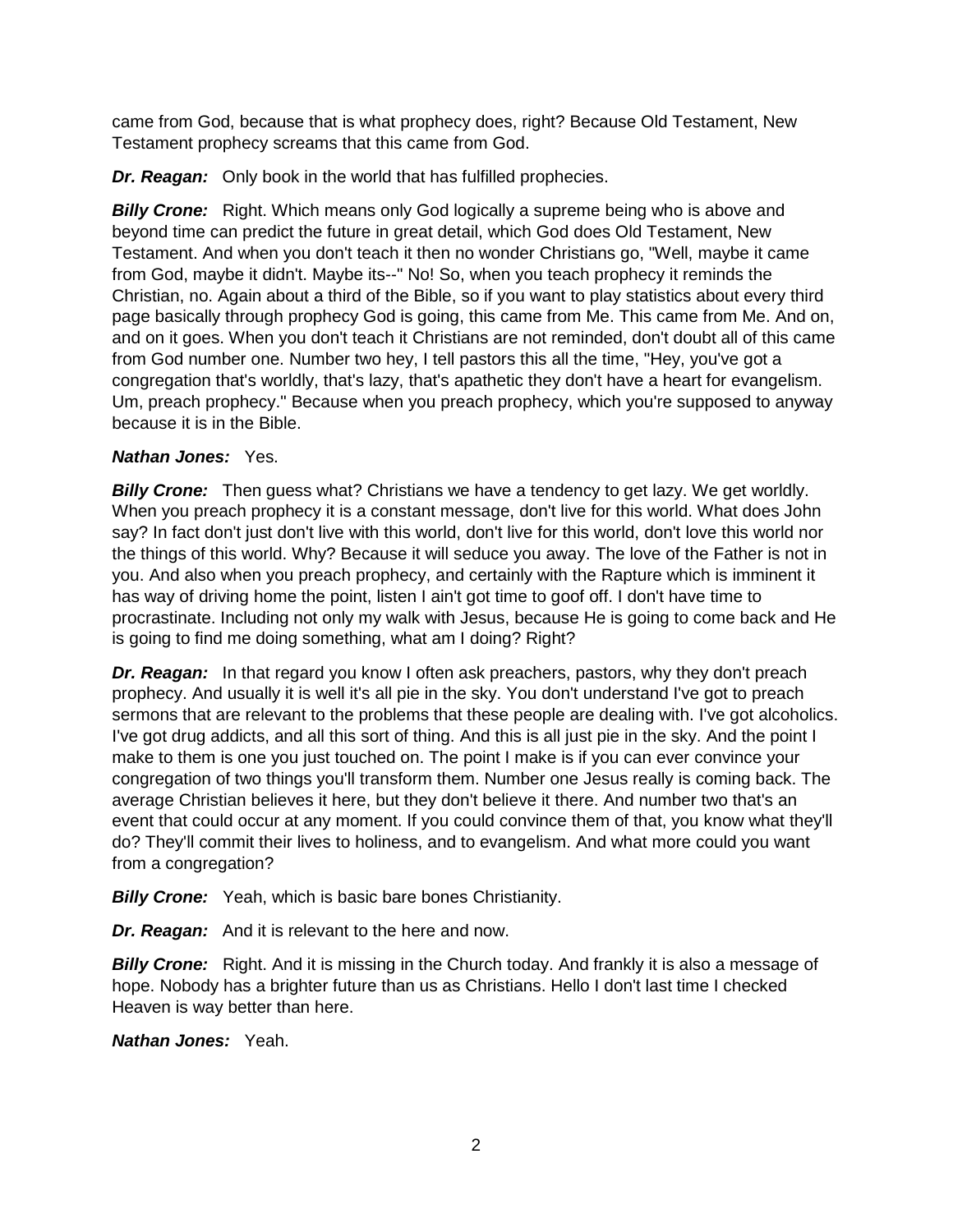**Billy Crone:** And we get to come back and be part of the Millennial Kingdom where God renovates the planet. It is going to awesome, incredible. Ruling and reigning with Jesus. It is just whoa, I mean this is exciting stuff.

*Nathan Jones:* Yeah.

*Dr. Reagan:* Whoa.

*Nathan Jones:* Jesus wins, so we as Christians win as well.

*Billy Crone:* Yeah, we aren't the losers, we're the winners.

*Nathan Jones:* We're the winners, yeah.

**Billy Crone:** And we walk around though, one guy said, "Man, that's not much of an advertisement for Jesus as Christians when you walk around it looks like you're diet consists of pickles, and prunes, and lemons." Where's the joy? When I know that, listen, no matter what I go through here on earth, man nobody can take away my future. Nobody has a better, brighter future than Christians. But, you only get that when you are reminded and are taught prophecy. So, basically back to the book, that is why we did it. Number one you are supposed to do it as a pastor, you are supposed to teach all of the Bible, not some of it, number one. Number two to be a benefit to the church, but also, hello, to the lost. Right?

**Dr. Reagan:** Yes. I just want to read from the preface here because you start off with a very, very powerful statement.

### *Nathan Jones:* Yeah.

*Dr. Reagan:* And the statement says, "Unfortunately, in the Church today the study of prophecy has been forsaken under the assumption that one can't really know for sure what it all means, and therefore we should refrain from teaching it. Yet, when you think about it this is actually a slap in the face of God, for a majority of the Holy Scriptures deal directly or indirectly with prophetic issues. Why would God put prophecy in the Bible if it wasn't meant to be understood?"

**Billy Crone:** Yeah, He's not looking for a filler. You know, come on. He's got it in there for a reason. All His Word is good for us, and ain't just parts of it. It's all good for us. So, how dare could we as Christians, and that's why I say it, I believe this is a lie from the pit of Hell.

# *Dr. Reagan:* Yeah.

# *Nathan Jones:* Oh, yeah.

**Billy Crone:** It is deliberately to keep Christians, people, our world in the dark. This is the only book on the planet that reveals the future completely, accurately, 100% you don't have to question. And it is also the only book on the planet teaching prophecy that tells us in minute detail what the Antichrist is going to do. What's coming down the pike, how not fall for it and how to avoid it. And most importantly how to escape it through Jesus Christ.

*Dr. Reagan:* Ok, so what is the focus of this book?

**Billy Crone:** Well, we basically took in volume 1 the first 5 out of 10, what I call the big ones, the big guns, the big signs. How do you know we're living in the last days? Now, we don't know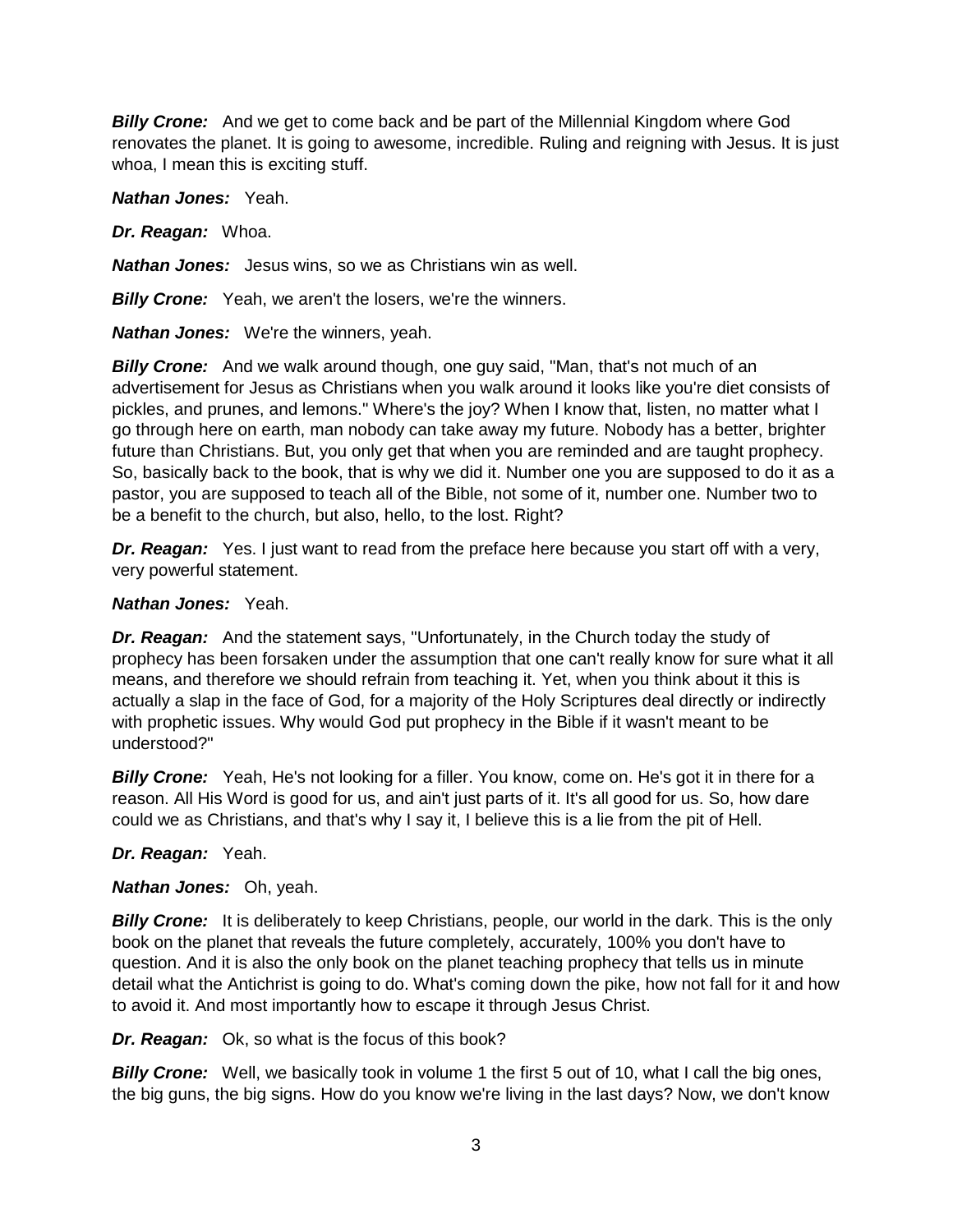the exact day nor the hour. I don't care how nifty you are with the calculator. I don't care how many times you stare at a constellation. You don't know. Nobody knows. The Bible is clear about that so don't set dates. But, God loves us and He does give us clear signs that we can know the season when it's getting close. And towards that hence the title, "The Final Countdown." How do we know that we are getting close to the next prophetic event on the calendar and that is the rapture of the Church, and then shortly after that the seven year Tribulation? And so, we start off with the first five. We certainly deal with the Jewish people. Then we go to modern technology. Then we go to worldwide upheaval, which is basically the world is falling apart with wars, and rumors of wars, and famines, and pestilence, and earthquakes, and signs in the sky.

**Nathan Jones:** Ok, you said this book was all about victory and happiness, but man you're listing here some pretty scary stuff here. So, is it always darkest before the dawn? Is that what you are saying?

*Billy Crone:* Well, there is that too, but often times I'll say this Nathan, I'll say--Christian, "I don't want to hear that stuff. I don't want to hear that you know.--

*Nathan Jones:* You've got falsehood and wickedness rising.

**Billy Crone:** I don't want to talk about that. I had one lady, I kid you not, with all due respect she came up one time after a service I got to preach. She goes, "Don't you realize I didn't come here for this." I didn't say it but in my mind, I said, "Don't you realize the whole service doesn't revolve around you." It just. Listen we are here for the Word of God. It is all good for us. Right?

#### *Nathan Jones:* Yeah, all of it.

**Billy Crone:** But when people freak out about Bible prophecy, no, I don't want to hear this. It is like you listen it is like a frame, you need to reframe it and you got it in the wrong frame, because the world, the enemy whoever has got them put Bible prophecy around this bad frame, doom and gloom, prophecy bad, boo. I don't want to hear this. No, no, that is not what God says this is all good stuff because every time you hear a message about some of these signs coming to pass, Israel, modern technology, even fast forward to one world government, Big Brother issues. Yeah they are kind of concerning, but guess what it is? All those are framed into the proper perspective, Hey, wait a second. That's a reminder that Jesus is coming back.

# *Nathan Jones:* Yes.

*Billy Crone:* And so, every time when you hear something on the news related to prophecy that is showing us getting close, and if you're freaked out about it put it in a different frame. The proper frame, the biblical frame and that is hey, thank you. You know I almost went today without thinking about the Lord's return. And so because of this prophetic issue I saw in the news, hey thank you, thank you for that reminder Jesus could come back today. I almost lost my joy, I'm excited again. Oh, what's that? Oh, later in the day, two hours later I heard about this aspect on the news about this with modern technology. Well, it is concerning, but hey, I put it in the proper frame, that is two reminders in one day, don't forget the Lord's coming back it could be today. Again, which is what? The best news you could ever hear.

**Nathan Jones:** Oh, we get the 30,000 foot view with the Bible. We can see God's overall plan and how the terrors of today actually fit into the bigger picture. And to me the Bible, especially with all its proleptic statements; the fact that future prophecy is spoken in past tense. To me the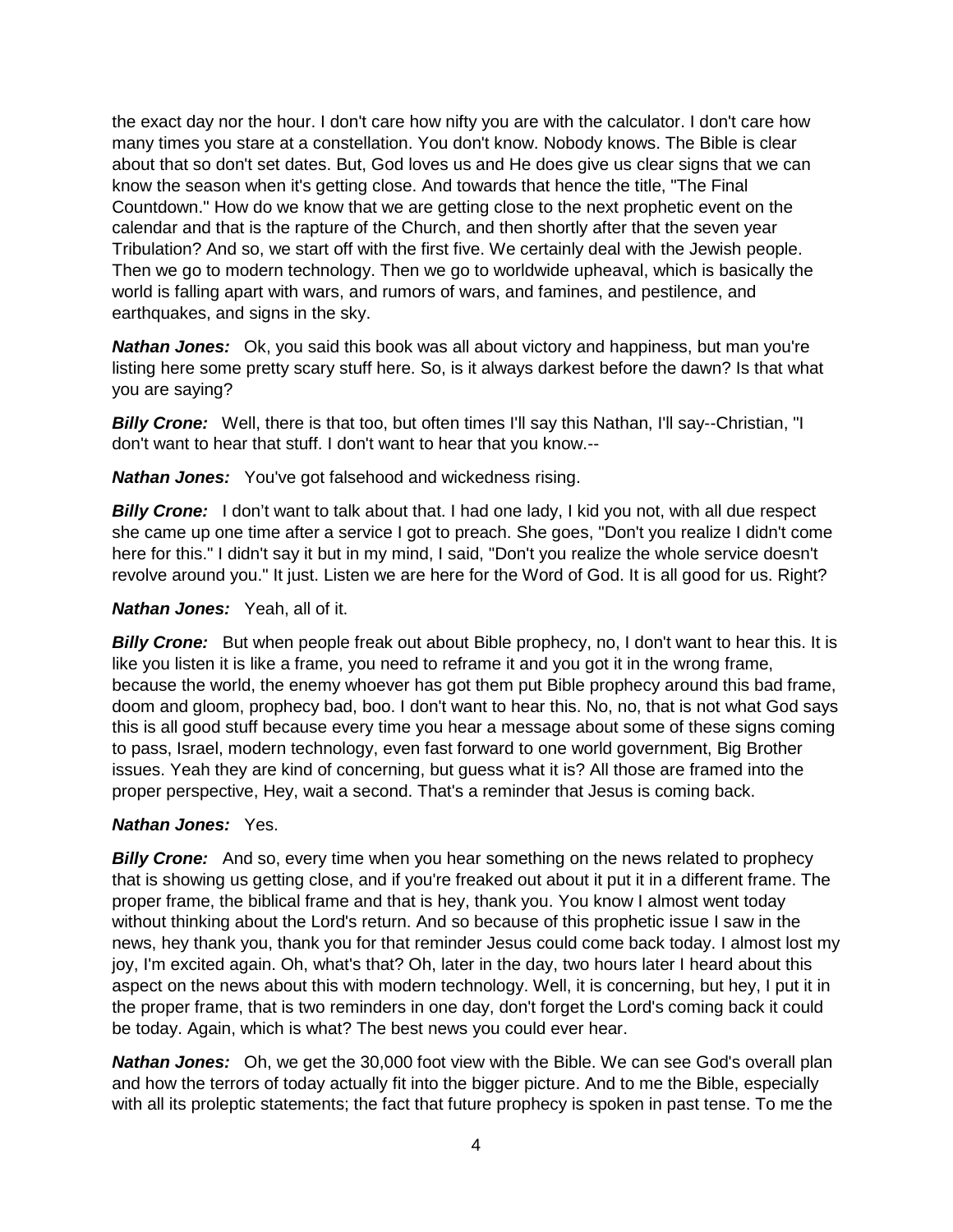Bible is God's victory documentary. He's already done it. He's already accomplished everything He's planned to accomplish. He is victorious and then He goes back into time and records parts of the Bible, so, we know how it ends before it begins. And that gets me excited all the time. I'm happy when I read the Bible.

**Billy Crone:** And it drives home the point too that hey, God's never not on the throne. God is in control at all times.

### *Nathan Jones:* Amen.

**Billy Crone:** God is sovereign. And if God is sovereign not just in the past but He's sovereign in the future, don't you think He can handle your today? Right? And that is an encouraging word.

**Dr. Reagan:** Billy, you mentioned ten of the big signs. And one of them that you mentioned is the rise of falsehood.

*Billy Crone:* Yeah.

*Dr. Reagan:* What in the world is that all about?

*Billy Crone:* Oh, yeah. Well, Jesus Matthew 24 the first thing out of His mouth before He talks about wars, rumors of wars, famines, earthquakes, pestilence, all this stuff. The first thing out of His mouth, He says, "Listen, watch out." When His disciples said, "How do we know it is getting close?"

*Dr. Reagan:* It is the only sign He repeats.

*Billy Crone:* Right.

*Dr. Reagan:* Three times.

*Billy Crone:* Yeah, exactly. He says, "Watch out that no one deceives you." Then He goes, "There are going to be false Christ. There is going to be false prophets, false teachers, all that stuff." So, that is what the whole chapter is all about, is you can bank on it. In fact false Christ they are all over the place.

**Dr. Reagan:** Yeah, one of the things that really impressed me in reading this book is that in each chapter when you talk about a particular sign you give all the biblical references for that. Plus you give modern day news references that are documented in detail showing that these are things that are developing right now, in trends that are going on right now.

**Billy Crone:** Exactly. And that put kind of that--

*Dr. Reagan:* You did a lot of research on this.

**Billy Crone:** Yeah. You know pastors we sit around drinking ice tea and stare at the walls all day.

*Nathan Jones:* Stare out the window.

*Billy Crone:* Had to do something.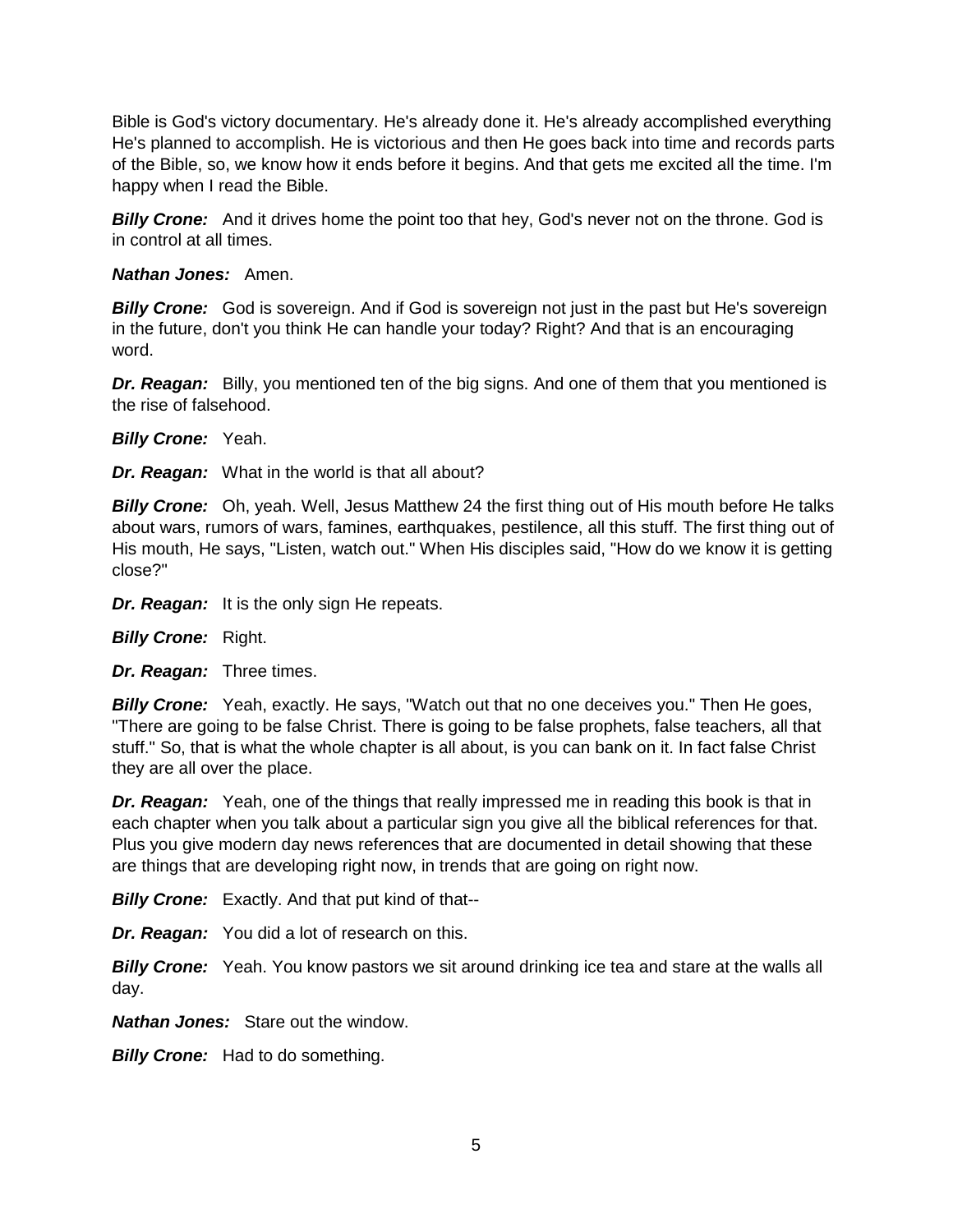**Nathan Jones:** There is so much Bible prophecy out there you get to like near 300 pages, like well I guess I better do a second book, right? Volume 2, and volume 3.

**Billy Crone:** Yeah, well, and we'll see how far it goes. We're just getting started. But you're absolutely right. Now, I did that one I call it for the skeptic effect, right? Because this is current events. This is what is going on. With the book and you can also get it on video as well. In the video the benefit you have with the video version it is not just here's what the UN said, you'll see the actual video clip. Here's what you know this leader in Russia said. No, you see the actual news clip so you get that benefit too. But certainly it is current events. It's not here's what the Bible says, it is like ok, and here's what going on today, right now today in fulfillment of that. You mentioned the false Christs. They are all over the planet in every sector. You know we just go right down the list with that. You know of course one of the big ones that's been around for a long time he's recently passed, and probably unfortunately he knows better. Sun Myung Moon.

# *Dr. Reagan:* Yes.

**Billy Crone:** And he claimed to be the Messiah. And you know what is freaky? Talking about stuff that is going on in the Senate. Actually record this and this is secular information it is not just for him to claim that he was the Messiah. He even said that Jesus follows Him if you can believe that. But in one of own Senate buildings here in the United States they actually had a celebratory crowning him as the Messiah in a Senate building.

**Dr. Reagan:** When I first heard that I couldn't believe it, but I found it on the internet and saw it.

**Billy Crone:** It's there, and secular information. It is not hey you got that from joeschmo.com. No, this is actual information. And then not just that but they are literally all over the place. These guys claiming to be Jesus are popping up all over the planet, just like Jesus warned about. You got Jesus from Siberia, that is Russia's version going around. People say this, "And when I was in it--" because of course he is dressed like Jesus. He's got the, you know if must be Jesus. And they say, "Well, I was in his presence and I felt this tingling, this electrical shock."

*Dr. Reagan:* I think someone said that of Obama one time.

*Nathan Jones:* Chris Matthews, yeah.

**Billy Crone:** Well, get your finger away from the electrical socket or something, because that's not Jesus. Right? And then even in Pennsylvania this one was crazy I couldn't believe this one, it's a guy going around Pennsylvania claiming to be Jesus. He is wearing this, you know, got the Jesus look if you will. And his name is What's Your Name. No. No. No. That's not the half of it Dr. Reagan.

*Nathan Jones:* That is like reality winner.

**Billy Crone:** You know they go, "What's Your Name?" What do you mean what's your name? You know why it's What's Your Name? Because every time they ask them what's your name? He says, "What's Your Name." So it is like, I call it the annoying version of the Messiah. But then there is that guy and there is AJ Miller, he's traipses around, he was even in Dallas here at a conference. And he's got his girlfriend with him who is supposed to be Mary Magdalene. And these people are paying. He is traveling all the world claiming to be Jesus. That is Australia's, AJ Miller is his name. There is another guy from England, Shaylor and he is a former British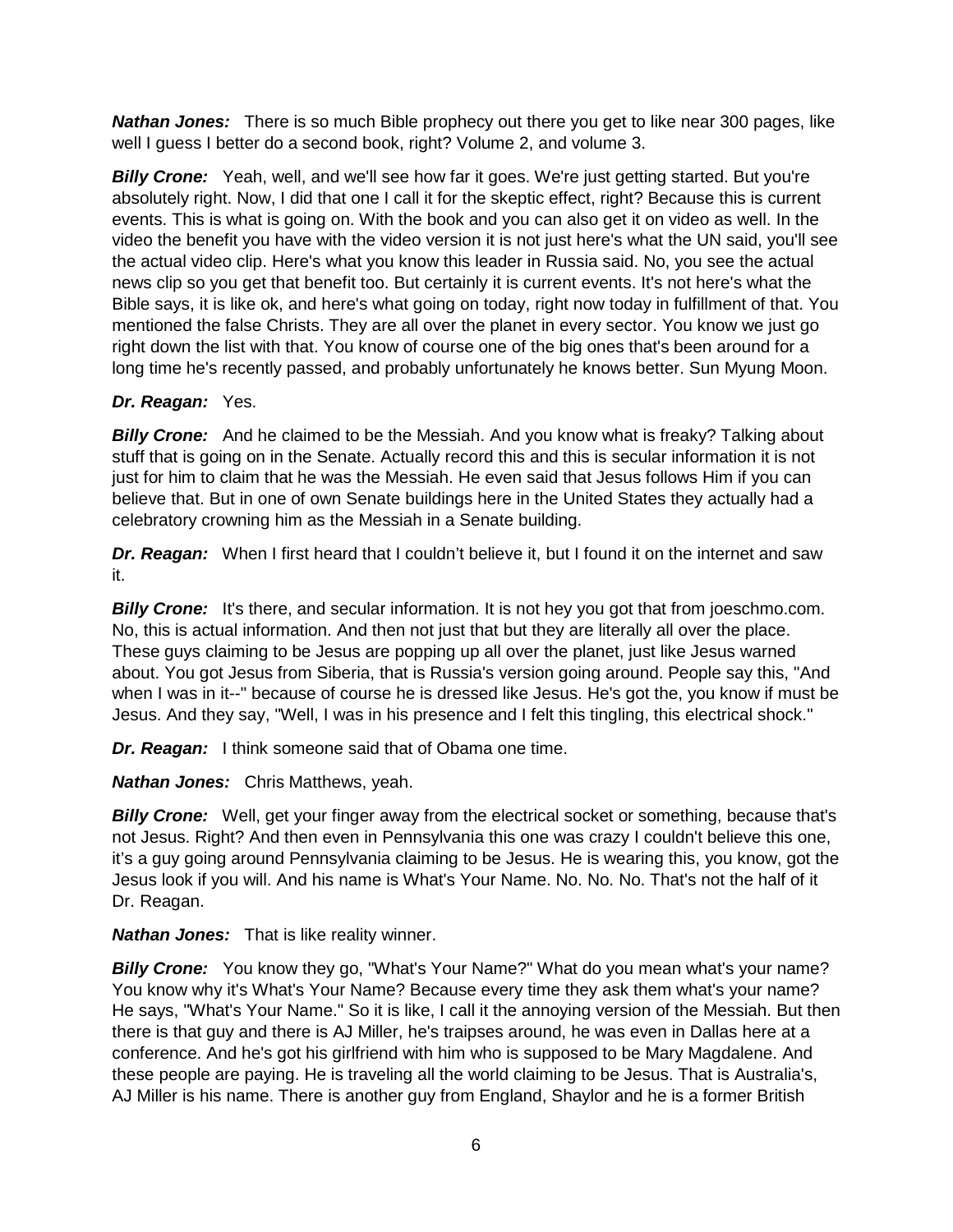Secret Service Agent MI5 guy. And he is into all kinds of, obviously not Jesus of course, but he even says he's got supernatural power and he's able to use his powers to change the results of football games, and things of that nature. No--

*Nathan Jones:* He is using his power wisely.

**Billy Crone:** I know. And this is him not me, he says, "But I've learned that it doesn't work so well when you're drunk." And you're going? How can that be?

*Dr. Reagan:* We are going to have to take a break on that point.

### **Part 2**

*Nathan Jones:* Welcome back to Christ in Prophecy and our interview with Pastor Billy Crone about the countdown to our Lord's return. Hey, Billy could you tell our folks how they can get in touch with your ministries, and where they can order your fantastic book?

**Billy Crone:** Yeah, you can check us out at our teaching ministry Get A Life Ministries. Our website is getalifemedia.com. Or if you happen to be in the Las Vegas area and want to attend services Sunrise Baptist Church website is sunriselv.com.

*Dr. Reagan:* Ok. And they can order your book? They can order the DVD's through there?

**Billy Crone: Yes.** 

*Dr. Reagan:* You have a newsletter that you send out?

**Billy Crone:** Yeah, they could subscribe there on the front page getalifemedia.com. And again you can just it is all automated. You can get the book. You can get the DVDs. Bunch of other stuff.

**Dr. Reagan:** Well let's get back to the signs of the times for a moment. What is there any one particular sign that you consider more important than the others?

*Billy Crone:* Well, it is kind of hard to pick. I mean it used to be back in the day where you'd have this one major event that was going on in the world, you'd go aha. You know that is something very significant with the one world government or something like that. And then you'd have a lull and then something else would happen. It is like oh, ok, earthquake over here, and so worldwide upheaval. I don't know about you but I can't even keep up with it, there are so many things going on all the same time, in all the signs, all the classic signs that it is just like its every day, and it's not just one it's all of them converging all at the same time. However, I think one of the big classic ones, and that of course what we start off with in the "Final Countdown" book and the videos is the Jewish people. And that is only common sense I think really because you can't have that final week, Daniel's Seventieth week without the Jewish people.

*Dr. Reagan:* Well, it focuses on them.

**Billy Crone:** Well, it focuses on them. That is why the Church is not there, because it is not about the Church it is about the Jewish people. It is Jacob's Trouble, not the Church's trouble. And it is that final week from Daniel, right? Which is the Jewish people that is where the seven year Tribulation comes from and God pours out His wrath of course on the Gentile nations. The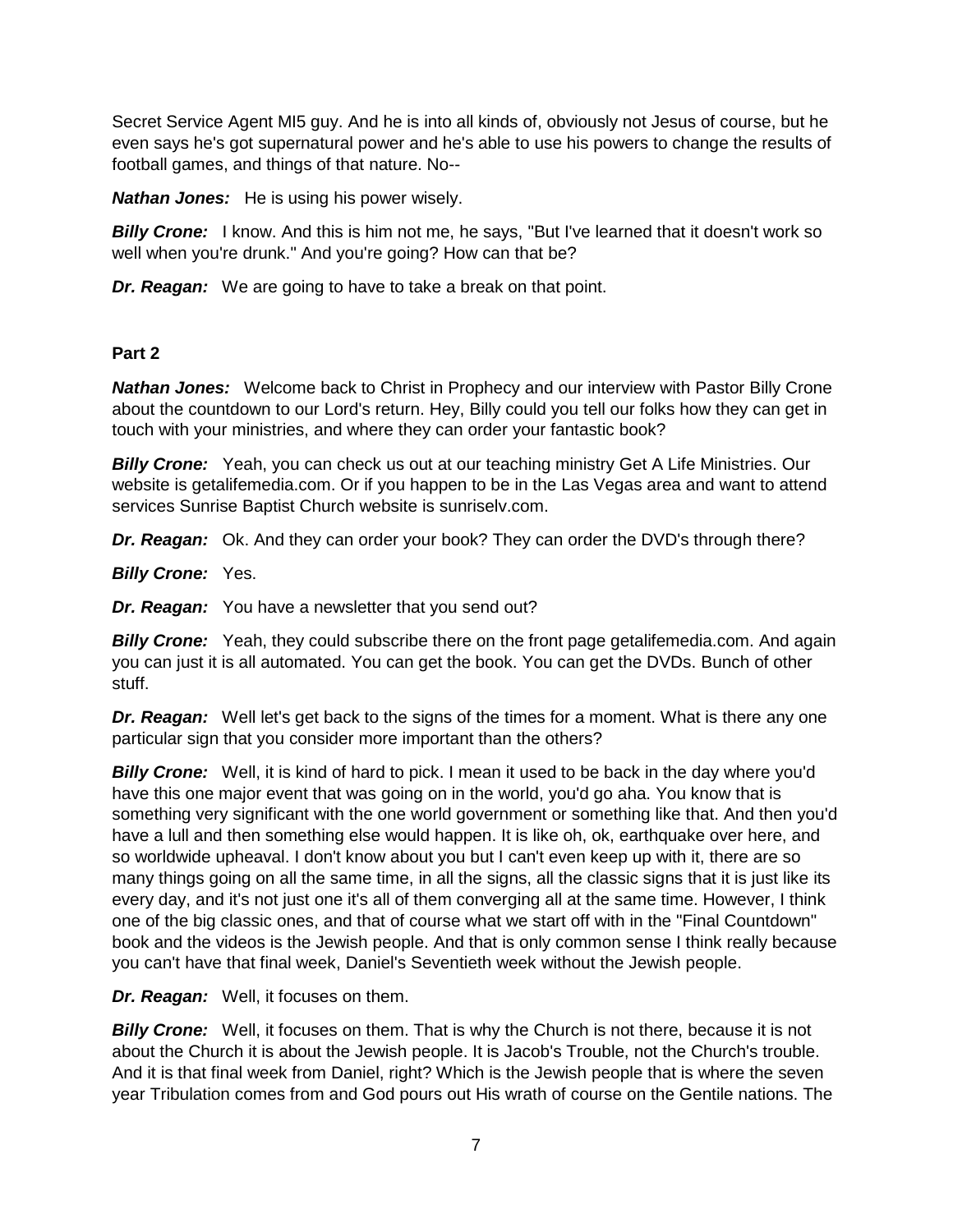Church is not a part of that. So, in order for the seven year Tribulation to even that final week to come to pass the Jewish people have to be in existence. Well, that's the problem, it was the problem; after 70 AD after the destruction of the Jewish Temple they got scattered all over the world. Well guess what? Just like the Bible prophesied they would return to the land. And they didn't just return to the land they returned in the exact order historically that the Bible, Isaiah prophesied, from the east, the west, the north and the south. And then they didn't just return to the land they became a nation again, and not just a nation again that was one prophecy, another prophecy says they'd become a nation in one day. And that is exactly how it went down, May 14th, 1948, 4 PM exactly. The People's Council made the declaration, the State of Israel is established. There you go. And not only that they become a united nation, another prophecy says and that is huge because it was like 926 BC that you had the Northern Kingdom, the ten tribes went north, and two down south with Judah, and they've been split ever since. The first time in 2,900 years the Jewish people are back in the land as a nation in one day united. And the Bible even talks about the future Temple services would be using the currency of the shekel. Well, even when they came back to the land their currency wasn't the shekel it was the British pound, but that changed in 1980 and they still use it today. So, that even come to pass. The Bible also says that in the last days Israel would blossom as a rose in the desert. Well, before they came back after 2,000 years of foreign conquerors on Israel that land was completely decimated. It was just a barren wasteland. In fact we even quote people like Mark Twain went over there and he'd basically would make jokes. Not only said, "This is a barren squalor. Who'd ever want to come here?" He'd even make jokes, "All the sheep have to eat is rocks. There is nothing here." Even in 1905 the Prime Minister of the Netherlands he went over there and he basically kind of tongue in cheek says, "Only God could stop the inrushing of this dessert, what a horrible place." Well, guess what? When the Jewish people came back, guess what? Exactly--

**Dr. Reagan:** And the Bible said when they'd return it will become like the Garden of Eden again.

**Billy Crone:** Yeah, and you have over there, what's going on? Man, basically the area that everybody was saying, "Who would ever want to come here it's ruined." It began to respond. It is the good land just like God says. They had the massive tree planting program that is going on. They've got of course the irrigation, the desalination plants. And guess what? They are diverting water, and guess what the desert is doing? Exactly like the Bible says they are blossoming roses. They are the bread basket of the Middle East; the former wasteland. That is happening too. The Bible also says that in the last days that the Jewish people would have a powerful military, they'd be able to conquer from the left to the right, and things of that nature. And hands down who is the most powerful military in that region? Who is one of the most--as small as they are--who is one of the most well equipped, well trained militaries on the planet? Little bitty Israel. And that they would also, the Bible says they'd become a source of world conflict.

*Nathan Jones:* Oh, my goodness you can't go a day without the world condemning Israel, when they are building an apartment complex. I mean who complains about an apartment complex being built in another country? But Israel, every day, every day.

**Billy Crone:** Yeah. Well, and here's the thing too, oh, there's no indicators that we're getting close to the Rapture, we're living in the last days. Ah, turn on your TV. Everyday what are you hearing about? Israel. Conflict. Middle East. And not only that what's the event that starts the seven year Tribulation? Daniel 9:27 the Antichrist makes a treaty with who? The people, Israel.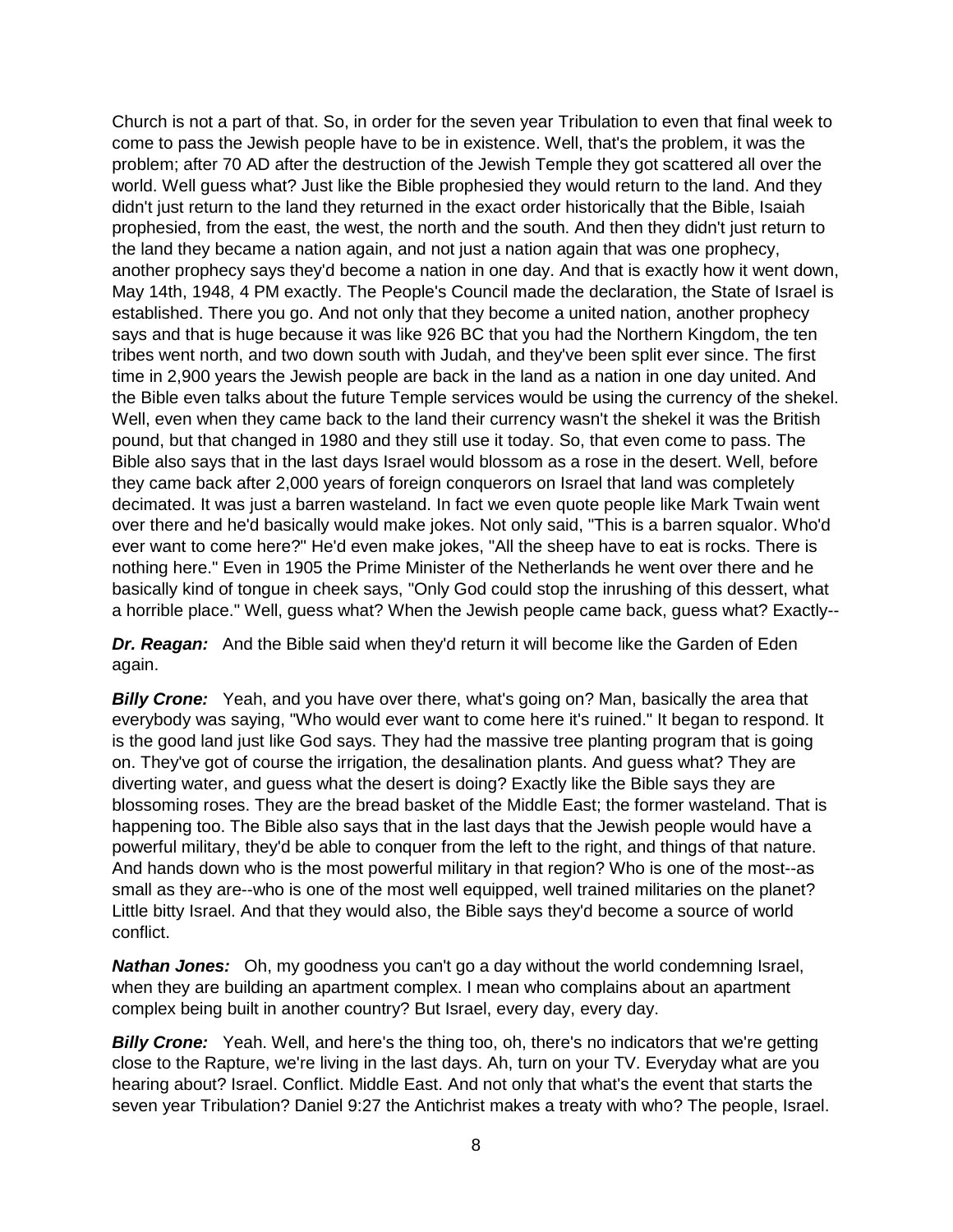Right? So, wait a second so they've got to be back on the scene for that to start because they are a major key player in that. As well as build the Temple that the Antichrist is going to go up into half way, and declare himself to be God. But you can't have an Antichrist making an agreement with Israel unless Israel is there. And it's not just that they are back in the land, they are back in existence again, turn on the TV what is even the current President wanting to do? We've got to make a treaty with these people. Now, I'm not saying Trump is the Antichrist, but what we're seeing is for how many decades now, since 1967 roughly is everybody, not China, not Russia, everybody is screaming out, "We've got to make a treaty with--" And now one of those guys is going to be the Antichrist, and that is the very event that starts the Seventieth Week. That's on the news. Turn on the news. How do you know we're living in the last days? Turn on your news. It is all over the place. Now, what is wild is you do the stats that's roughly about eight prophecies and there's a whole ton more just on the Jewish people. But, the odds are this, mathematically. What are the odds of just eight prophecies coming to pass in just one entity? In this case Israel, the Jewish people. Well it has been calculated like this. You'll like this because it's Texas.

# *Nathan Jones:* Peter Stoner, right?

**Billy Crone:** Right. So, it is calculated that you could take the whole state of Texas, cover it three feet deep with silver dollars. Then basically hop in a plane, fly over randomly over the whole state, take one silver dollar mark it with a red X just randomly throw it out. Land the plane on the back edge of the state of Texas and then blind fold a guy, and say, "I tell you what you have to go through the whole state of Texas, three feet deep with silver dollars. You have to- you have one pick, and one pick only and you have to pick that one silver dollar that we threw out in the plane with the red X on it." What are the odds that guys is ever going to get it? That is the exact same mathematically odds of any one entity getting eight prophecies coming to pass in that, and that is with Israel.

# *Nathan Jones:* In Jesus' life.

**Billy Crone:** Exactly. And so I say there is no way. This is again, this is God screaming out from this book, "I wrote this book. This came from me, and you might want to pay attention to all of it, certainly about Jesus being the only way to Heaven. But also what I say about the future. And if you're not saved-- if you're a Christian get busy living for Him, get busy sharing the Gospel because today could be the day He comes back.

*Dr. Reagan:* God said He would scatter the Jewish people all over the world, and He did because of their rebellion against Him. He said He would preserve them. Which He did. He said He would regather them. Which He did. He said He would re-establish their state. Which He did. And yet, the majority viewpoint in Christianity today, both Catholic and Protestant is that God has washed His hands of the Jewish people, has no purpose left for them. And that all these things that have happened are coincidences.

# **Billy Crone: Yeah.**

#### *Nathan Jones:* Big accident.

**Billy Crone:** No, sorry, it's not a coincidence. And basically I think what's sad it's just not disagreed. You're basically, with all due respect, you're calling God a liar. Because there are promises that God has--eternal promise that God has made to the people, to Israel, that have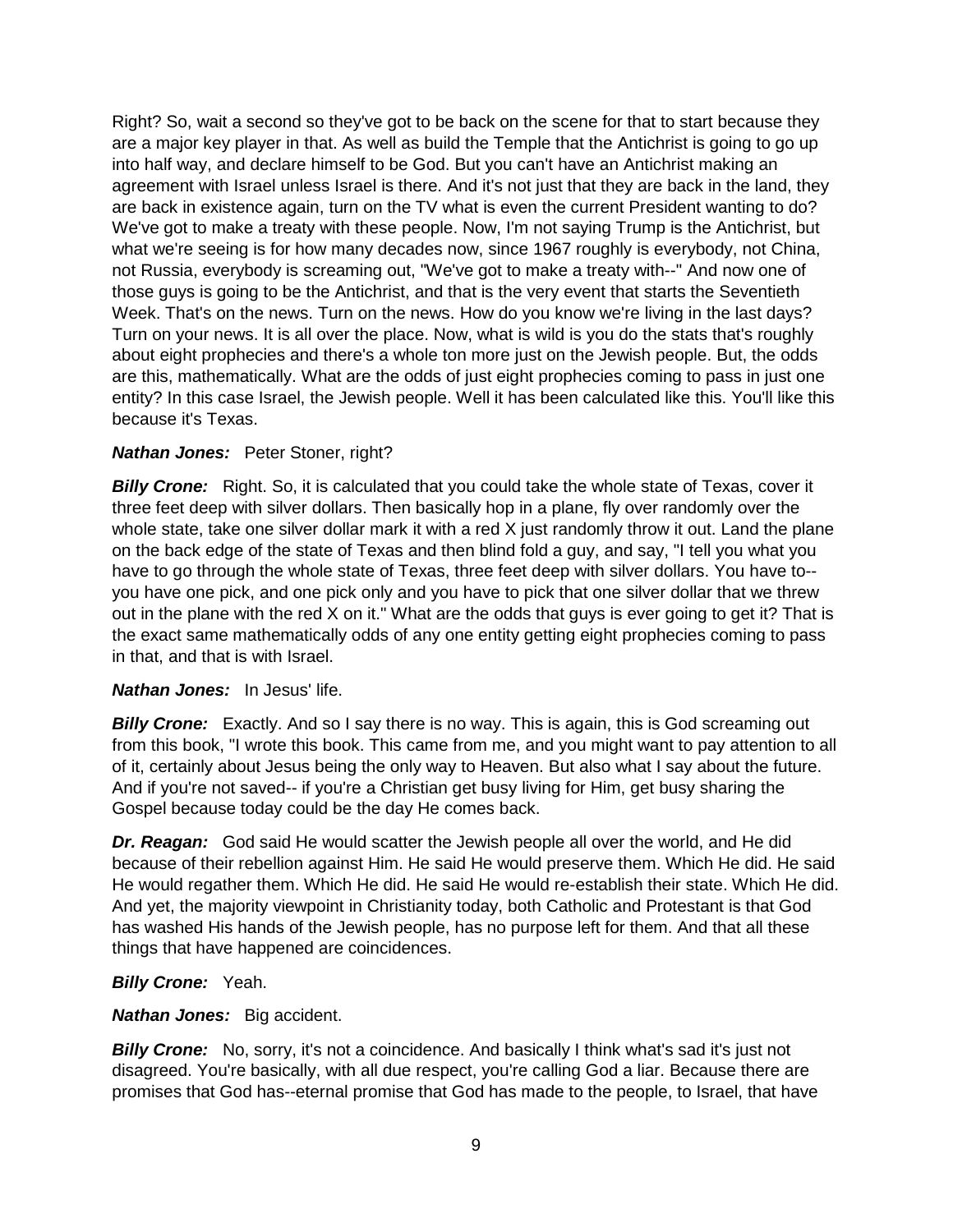not come to pass. They will come to pass when Jesus comes back at the Second Coming at the end of the seven year Tribulation and establishes the Millennial Kingdom. And so, you can't have your cake and eat it too. Either God is a liar, which He's not, which is their position. Or in fact He's not done with the Jewish people. And how do you get around this? This is Romans 11, what does Paul say? There not under a permanent blindness, or permanent hardness, it is temporary, until the Church Age is over, and then bang, Daniel 9:27 then God's eyes go back on the Jewish people to fulfill the promises He's made that have yet to come to pass.

**Dr. Reagan:** What do you say to a person who is watching this program right now who is becoming a little alarmed about all these signs of the soon return of Jesus? The planet becoming engulfed in total chaos? And they don't have any spiritual relationship with God, what would you say to them? Just look directly in that camera over there.

**Billy Crone:** Well, I'd say, you actually, frankly, with all due respect, you need to be alarmed. Because what we are headed for Jesus said, I didn't say it, He did, this is the worse time in the history of mankind. So horrible that unless God shortened that time frame, kept it to seven years the entire human race would be destroyed. But that's why He's telling you now, right now, in advance what is coming because He loves you. And the good news is if you would ask Jesus to forgive you of your sins, believe in your heart that God raised Him from the grave, the Bible says that God will save you, and He'll rescue you for this time frame. You don't have to be a part of the seven year Tribulation, you can be rescued from that right now through Jesus. That's why God is telling you. And it is message of love. People say, "Oh, you're trying to scare me." Well, not all fear is bad you know? If my son is out in the street and I see a truck coming, am I a bad parent when I say, "Hey, get out of the road." No, you expect that. And so God is basically say, "Hey, this is coming to the planet. Get saved now." He's made a way out. It is a free gift, you just got to receive it through Jesus. And that is what He's telling us with all these signs. He is saying, "Hey, this is coming to the planet. Hey, I'm giving you 2,000 years of a heads up, please don't be stubborn." Please. He doesn't take pleasure in the death of the wicked. He is not willing that any should perish. He wants people to be saved. That's why He lets us know.

*Dr. Reagan:* But the number one spiritual lie right now that you see everywhere is there are many roads to God. So, if you are a Jew, you've got your road. If you're a Buddhist you've got your road. If you're a Muslim, you've got your road. If you're a humanist philosopher you've got your road.

*Nathan Jones:* Even the Pope is teaching that.

**Billy Crone: Yeah.** 

*Dr. Reagan:* So, what is your response to that?

**Billy Crone:** The response is once again you just called God a liar.

*Dr. Reagan:* That's right.

**Billy Crone:** Because Jesus--how do you? Oh, that is your interpretation. No, I don't care what you've got man. It is not in the--

*Nathan Jones:* I am the way the truth and the life--

*Dr. Reagan:* You're intolerant.